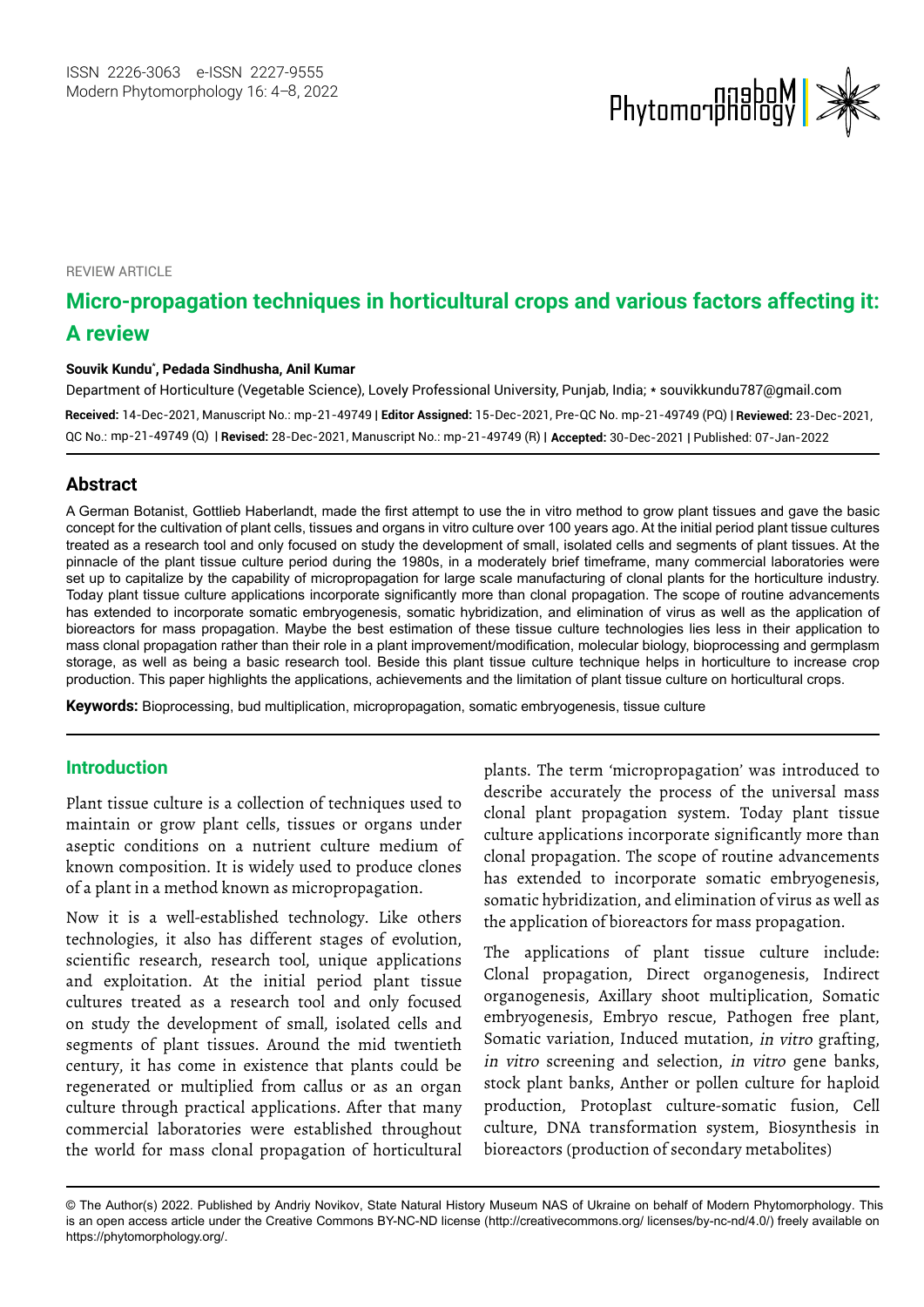Probably the best estimation of these tissue culture technologies lies less in their application to mass clonal propagation rather than their role in a plant improvement/ modification, molecular biology, bioprocessing and germplasm storage, as well as being a basic research tool.

# Review of Literature

Fujimura T. and Komamine A. 1975 conducted an experiment to see the effect of different growth regulators on the embryogenesis in a cell suspension culture isolated from the petiole of a domestic carrot, Daucus carota cv. Kurodagosun. Applying of more concentration of 2,4- D or IAA inhibited the embryogenesis whereas zeatin promoted the embryogenesis.

Bennici A. and Cionini P.G. 1979 studied the effect of cytokinins on in vitro development of Phaseolus coccineus embryos on media with different concentrations of zeatin and zeatin riboside at the heartshaped and the middle cotyledonary stages. A higher concentration of zeatin responsible for growth of early embryos whereas a higher concentration of zeatin riboside inhibit the growth of early embryos.

Behki R.M. and Lesley S.M. 1980 conducted an experiment to see the response of leaf callus supplemented with different combinations of growth regulators and subcultured on Murashige and Skoog medium. They concluded that the composition of induction and differentiation media and the duration of the induction period affect the shoot regeneration. The maximum shoot regeneration from callus and leaf explants was also affected by a critical ratio of ammonia to nitrete.

Barden K.A. *et. al.* 1986 conducted an experiment on leaf discs of tomato (Lycopersicon esculentum, Mill.) to regenerate somaclones from tobacco mosaic virus fully susceptible isogenic line at Glasshouse Crops Research Institute, Littlehampton, U.K. Out of 370 somaclones which were inoculated with TMV-Flavum, six somaclones were selected as virus free and partially resistant to TMV.

Bentz S.E. *et. al.* 1998 developed a micropropagation system to study the factors affecting in vitro propagation of Yucca glauca. Murashige and Skoog medium was prepared with different combination of NAA and BA for culturing shoot tip explants from mature plants. With the increasing concentration of BA shoots were expand more than the media (presence of NAA and absence of BA).

# Micropropagation

Plant tissue culture also known as micropropagation which is used to produce clones of plant under aseptic condition or in a controlled environment. For this process

a liquid or a solid medium is required for proper growth and multiplication of an explant under a controlled environment and these conditions include proper temperature, proper nutrient solution with growth regulators and proper gaseous and liquid environment with proper relative humidity. Plant tissue culture relies on the fact of totipotency which emphasize that a plant cell have the ability to regenerate a whole plant. For micropropagation a single cell, protoplasts (plant cells without cell wall), pieces of leaves or root can be used to regenerate a whole plant on a culture media with proper concentration of nutrient and plant growth hormones. The different stages of micropropagation are:

- • selection of mother plant
- • establishment of aseptic culture
- shoot multiplication
- root multiplication
- • transplanting

It is a very useful method for making a clonal forest and field as it helps in the propagation of a large number of plants in a short time from a small piece (explant) of a stock plant. Depending on the species the explant may be taken from leaf, shoot tip, lateral bud, stem of root tissue.

### **Advantages of micropropagation**

The unique advantages of micropropagation which are not possible with conventional propagation are:

- • Rapid multiplication of genetically similar plants (clones) with desirable traits. A single plant cell can be multiplied into thousand plants in a very short time and those can be grown under greenhouse conditions without seasonal interruption.
- Multiplication of plants can be possible without seeds or necessary pollinators to produce seeds.
- • Regeneration of genetically modified plants from plant cells helping a nurseryman to choose superior clones of ornamental plants in sufficient quantities having an impact on the landscape plant market.
- The production of plants in a aseptic condition promotes the plants with greatly reduced chances of transmitting diseases, pests and pathogens.
- Micropropagation is better than those plants which are germinate from seeds as there are very low chances of germinating and growing healthy, e.g. orchards and nepenthes.

### **Applications of micropropagation**

Plant tissue culture is now widely used for many purposes;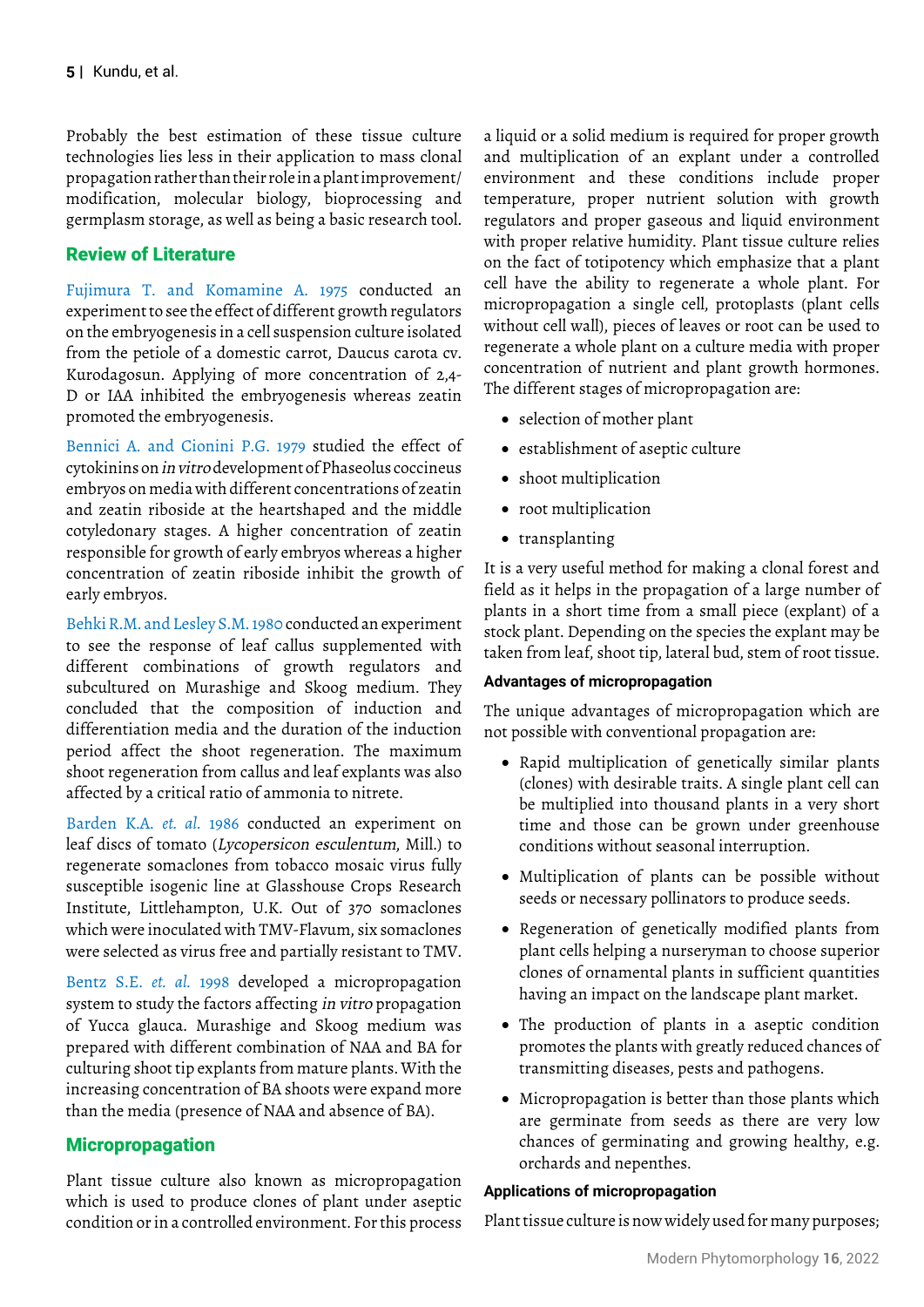the commercial applications of plant tissue culture are:

- It is very useful for screening cells rather than a plant for advantageous characters, e.g. herbicide resistance/tolerance.
- This is an alternative method of vegetative propagation for mass production with less time. Desirable variety can be produced in large quantities with desirable traits and the time to produce a new variety is reduced by 50%.
- Diseases free varieties can be developed by using meristem tip culture through micropropagation.
- • By crossing distantly related species to regenerate the novel hybrid through protoplast fusion can also be possible.
- • For production of doubled monoploid plant by colchicine treatment from haploid cultures to achieve homozygous lines more rapidly in breeding programmes.
- • It also useful for seed production of certain crops which need a high degree of genetic conservation for seed production.
- • This method holds a better scope and future for the production of important plant-based phytopharmaceuticals. It also helps for successful production of valuable, specific and yet undiscovered plant chemicals.
- Micropropagation helps in *in vitro* conservation of germplasm for those plants which do not produce seeds or which have recalcitrant seeds those can't be stored under normal storage conditions in seed gene banks.

### **Micropropagation techniques**

It is a simple technique. The basic protocol based on the MS medium (Murashige T., and Skoog F. 1962) which established a whole research field and industry with a numerous modifications by 1960s. However, some species and cultivars have not responded to this protocol. Too often the scientists published this protocol for those species which are not reproduced by other laboratories nor do not hold up under sustained production. This situation has led the scientists to revisit the basic principles.

Modern plant tissue culture is conducted under aseptic conditions with filtered air (free from microorganisms). Living plant materials are almost contaminated with microorganisms on their surface or even interiors, so surface sterilization of explant with 70% ethanol or Mercuric chloride along with fungicides is required.

Then explant is placed on a solid or liquid (for suspension culture) based culture medium. These Medias are generally constructed of inorganic salts, organic nutrients, vitamins, growth hormones and gelling agent (for solid media). The concentrations of growth hormone are highly effective on the morphology of the initial tissue of explant. For example high auxin and low cytokinin concentration results in root proliferation, while low auxin and high cytokinin concentration results in shoot proliferation.

A proper concentration of both plant hormones, auxin and cytokinin will often produce an unorganized growth of cells in a media, which is known as a callus, but the characteristics of outgrowth will depend on the plant species as well as composition of the medium. With the growing of cultures, the callus cells need to transfer to a new media (subcultured) for better growth and for alter the morphology of the culture. A skilled and experienced tissue culturist can determine that which pieces to culture and which to discard. When shoots emerge from a culture then it have to transfer to a rooted media (high auxin concentration) for development of root and produce a plantlets. When these plantlets are mature enough it can be transferred to potting soil for further growth in greenhouse. The procedure of micropropagation techniques consist of 5 stages:

- • Stage 0-Initial stage
- Stage I–Culture initiation
- Stage II-Bud multiplication
- • Stage III–Plantlet regeneration and
- • Stage IV–Acclimatization (Hardening)

# **Factors Affecting** *in vitro* **Growth**

### **Choice of explant**

The portion of the plant which is obtained for culture is known as explant. Based on certain model system it has been seen that a totipotent explant can be cultured from any part of the plant. The plantlets which are developed by tissue culture, is it haploid or diploid will also be determined by the choice of explant material. With the inappropriate explants the risk of microbial contamination also increased. So, the choice of proper explant is very important for conducting tissue culture. The meristimatic ends of the plants like shoot tip, auxiliary bud tip and root tip are commonly used as they have potential of high rates of cell division and produce required growth regulating hormone including auxins and cytokinins.

Some explants collected from root tip, are difficult to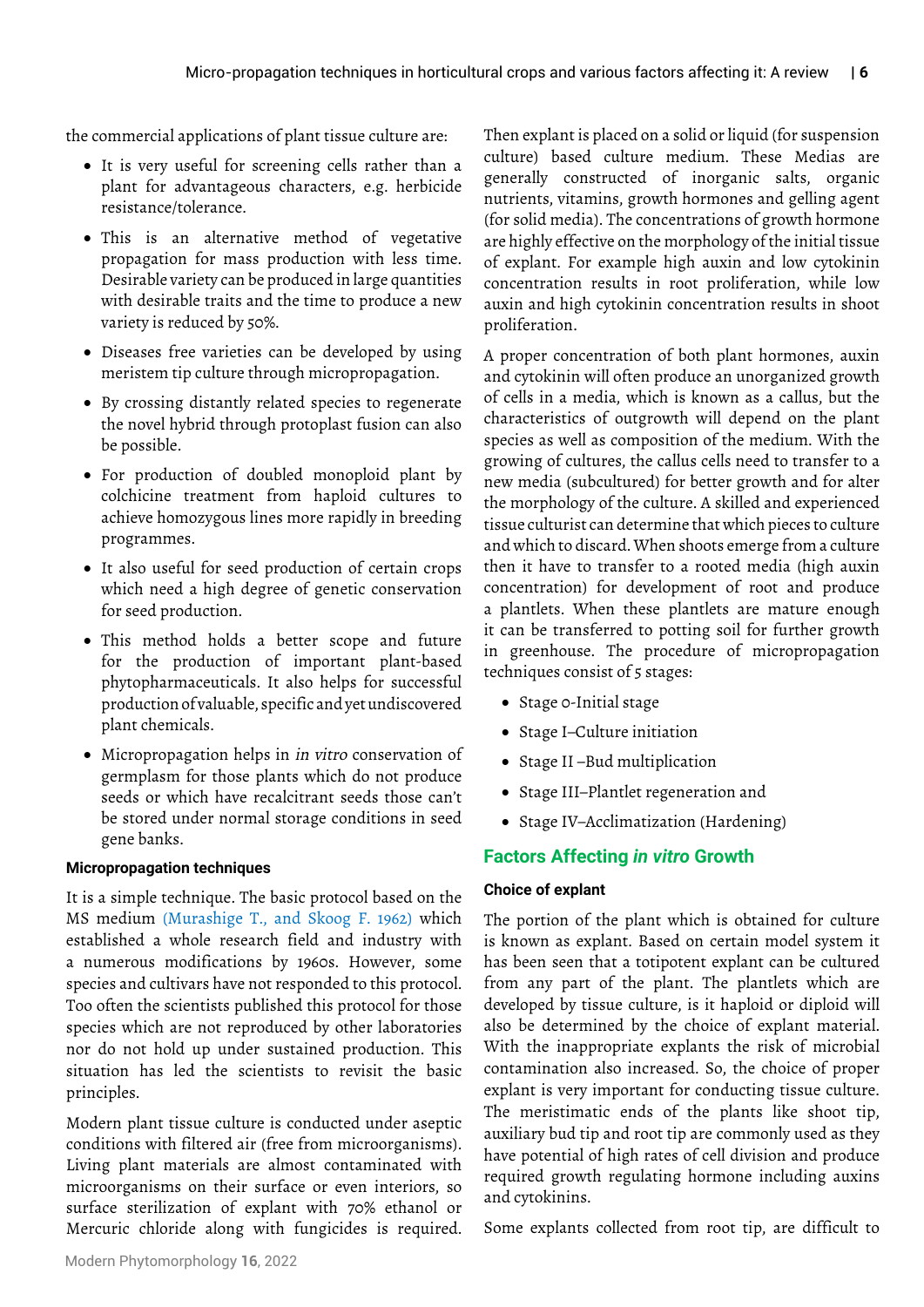isolate and are contaminated with soil micro-flora which form a tight bonding with the root systems, or even born within the root. Soil particles also bound to attaches are very hard to eliminate without injury to the roots that's lead to microbial attack.

### **Explant size and thin section culture system**

To induce a desirable morphogenic character in vegetative tissues would be the most significant advancement in plant tissue culture by proper in vitro manipulations. The success of this morphogenic characters are determined by tissue culture. To influence the organogenic potential of the cultured tissue several explant related factors are responsible (Benson E.E. 2000). These include growth factors, genotype and whole plant physiology of the mother plant. Along with, there is a negative correlation between explant size and number of cells potentially has also been seen for oraganogenesis.

However, before the late 1990s this observation was not so much popular to the researcher (Lakshmanan P. *et al.*  1995 and 1996). In 1995, (Lakshmanan P. *et al.*) had shown that the in vitro orchid protocorms production can be improved enough by only manipulating the size of the explant. For example, a 0.6 mm thick section produced the number of protocorms 5 times greater than produced by a single shoot tip (6 mm-7 mm long) cultured under same conditions. This thin section culture system is a novel approach in plant regeneration of various orchards (Lakshmanan P. *et al.* 1996), brassicas (Cheng P.K. *et al.*  2001).

### **The** *in vitro* **environment**

Besides work we have to improve some interesting area of in vitro biology such as autotrophy and hormone physiology (auxin regulated axillary growth) (Reinhardt D. *et al.* 2000) for our better understanding. We need to gather more information about the field of in vitro dynamics and mineral nutrition (Williams R.R. 1995). Light quality is an important environmental factor, as it affects the direction of in vitro plant morphogenesis (Morini S. *et al.* 2000) and also act as a switch between gametophytic and sporophytic pathways. In plant tissue culture the stress by extensive cutting and stress injury of tissues led the programmed physiological changes in plants (Leon J. *et. al.* 2001).

### **Current Developments (New Culture Systems)**

### **Bioreactors**

It is proven fact that liquid media is the best media than solid based media for growth of most of the plants in culture. Depending on the desired final product and investigation of species, many innovative approaches

were adopted to increase the productivity of liquid culture system (Aitken-Christie J. *et al.* 1995). Since the basic micropropagation plan by (Murashige T. 1974), the one of the major development of plant tissue culture industry is the application of bioreactors. The advantages of bioreactors systems compared to traditional tissue culture are: it is time and labour consuming, easy to scale up, increased growth and multiplication by forced aeration and by the use of liquid media it is improved the nutrient availability. On the basis of suitability for various plant species and their specific needs, several new approaches were adapted to develop bioreactors (Aitken-Christie J. *et al.* 1995 and Peak K.Y. *et al.* 2001). The basic systems are:

- Aeration-agitation bioreactor
- Spin filter bioreactor
- Gaseous phase bioreactor
- Rotating drum bioreactor
- Air-driven bioreactor (Lee J.M. 2004)

These systems are already used to mass production of more than 80 crops (Takayama S. 1991) and it is now practice to evaluate several other plant species for production (Peak K.Y. *et al.* 2001). It is proved that bioreactors are more superior to traditional in vitro technique as a plant production technique for all the species.

In recent, somatic embryo-based mass propagation system was developed by using a bioreactor for the recalcitrant species Coffea arabica. In brief, bioreactors have the potential to improve the quality of the product with less cost, but for commercial benefit it needs further more development.

### *In vitro* **mycorrhization**

Mainly, for plant tissue culture technique, aseptic conditions are more essential but from the recent study, it has been seen that researcher are focused on the possible beneficial effects of microoraganisms in in vitro plant culture. For example, explant hardening is promoted by the root endophyte piriformospora indica (Sahay and Varma 1999); Psuedomonas spp. can reduce hyperhydricity (Bela J. *et al.*1998) and shoot multiplication is improved by Bacillus pumilus, Alcaligenes faecalis and Pseudomonas spp. (Monier C. *et al.* 1998). The use of Arbuscular Mycorrizal Fungi (AMF), mycorrhization in micropropagation, is now gained popularity because of its positive impact on post-transplant performance of in vitro grown plants (Lovato P.E., *et al.* 1996 and Rai M.E. 2001). The recent tending research interests in AMF are: improved nutrient uptake, water relations, aeration, soil pH balance (Sylvia D. 1998) and their utilization as